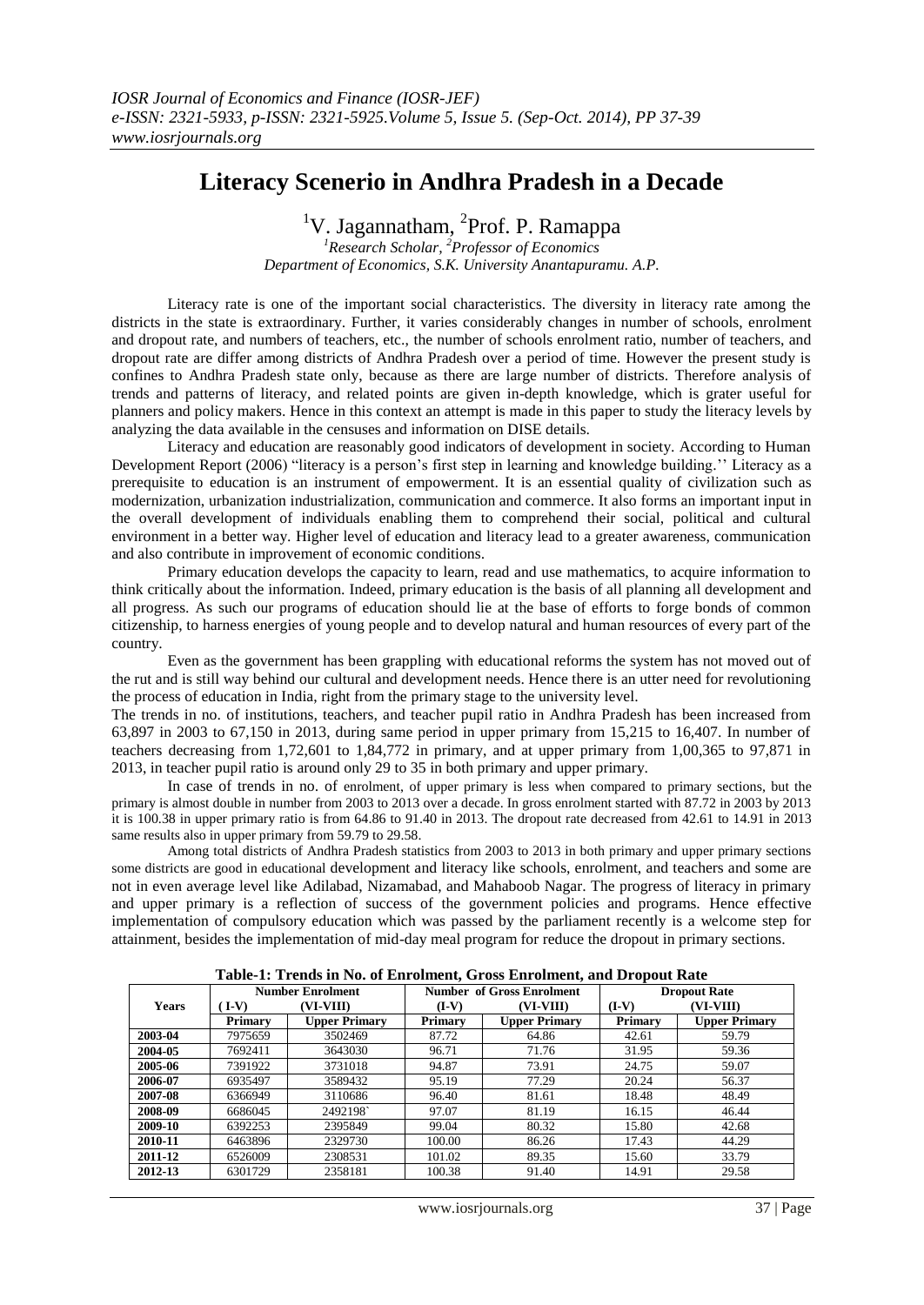**Source:** Selected Educational Statistics and DISE 2012-13 **Note**: Figures in Numbers in Enrolment, Percent in gross enrolment, and Dropout rate

Table 1 reveals the information of trends in no. of Enrolment and dropout rate from the starting year 2003-04 in primary and upper primary in 1 to V, and VI to VIII sections. It is observed that the number of enrolment has been reducing from 79, 75, 659to 69, and 35,497 by 2007. Later the number of enrolment decreasing in year by year by 2013 it become 63,01,729 in same way in upper primary sections also the number of enrolment is decreasing year by year from 35,02,469 and reached 23,58,181 by 2013.In gross enrolment from primary started with 87.72 in 2003 and increasing in progressive manner by 2009 it is 99.04, by 2013 it become 101.38. In upper primary sections the enrolment ratio started from 64.86 by 2009 it become 81.19 by 2013 it is 91.40. in case of dropout rate in primary sections it has reducing gradually from 42.61 in 2003 later reducing in gradually, by end of 2010 it become 17.43 by 2013 it is 14.91. In upper primary sections also we observe the gradually decreasing the number from 59.79 in 2003 by 2010 it was 44.29, by 2013 it become 29.58.

|               | 2002-2003      |      |                  |        |                 |      | 2012-2013      |     |                  |        |                 |      |
|---------------|----------------|------|------------------|--------|-----------------|------|----------------|-----|------------------|--------|-----------------|------|
| District      | <b>Schools</b> |      | <b>Enrolment</b> |        | <b>Teachers</b> |      | <b>Schools</b> |     | <b>Enrolment</b> |        | <b>Teachers</b> |      |
|               | P.S            | U.P  | P.S              | U.P    | P.S             | U.P  | P.S            | U.P | P.S              | U.P    | P.S             | U.P  |
| Srikakulam    | 2869           | 800  | 168239           | 150996 | 5138            | 4416 | 2764           | 827 | 139412           | 10089  | 5008            | 4874 |
| Vijayanagaram | 2406           | 421  | 202634           | 88945  | 6177            | 3040 | 2524           | 490 | 137080           | 66030  | 6094            | 3107 |
| Visakapatnam  | 3555           | 485  | 281502           | 117769 | 6831            | 3127 | 3556           | 843 | 228037           | 119445 | 7483            | 5190 |
| East Godavari | 3262           | 814  | 336602           | 199225 | 9228            | 5157 | 3733           | 928 | 303884           | 147078 | 10834           | 6166 |
| West Godavari | 2520           | 488  | 262890           | 116859 | 7176            | 3036 | 2898           | 631 | 210701           | 90477  | 7952            | 3833 |
| Krishna       | 2519           | 698  | 240244           | 146442 | 7089            | 4874 | 2677           | 870 | 208316           | 107422 | 7750            | 5498 |
| Guntur        | 2996           | 402  | 318198           | 100521 | 8682            | 2816 | 3127           | 596 | 232448           | 96895  | 9137            | 3764 |
| Prakasam      | 3094           | 491  | 270869           | 107698 | 7613            | 3226 | 3134           | 566 | 213246           | 79858  | 332             | 3647 |
| Nellore       | 2951           | 552  | 203641           | 95735  | 7694            | 3580 | 2954           | 712 | 155046           | 79728  | 6460            | 3763 |
| Chittoor      | 4436           | 1015 | 325901           | 179157 | 10399           | 6468 | 4696           | 786 | 155046           | 66688  | 10321           | 4073 |
| Kadapa        | 3132           | 668  | 237875           | 122290 | 8115            | 4287 | 3225           | 546 | 267794           | 70455  | 7670            | 2837 |
| Anantapur     | 3212           | 710  | 329117           | 170278 | 8444            | 4213 | 3307           | 922 | 194089           | 118596 | 8035            | 4719 |
| Kurnool       | 2225           | 612  | 336384           | 174871 | 8095            | 4609 | 2334           | 858 | 239525           | 159170 | 8157            | 5202 |
| Mahaboobnagar | 2857           | 862  | 298054           | 207046 | 7559            | 5806 | 3144           | 938 | 289525           | 156702 | 142             | 5132 |
| Rangareddy    | 2317           | 799  | 370706           | 191642 | 9488            | 6609 | 2747           | 747 | 285748           | 137816 | 1192            | 5124 |
| Hyderabad     | 1293           | 483  | 367899           | 135005 | 9025            | 4471 | 1508           | 359 | 275133           | 73239  | 9357            | 2882 |
| Medak         | 2052           | 592  | 230101           | 139222 | 4695            | 3859 | 2266           | 697 | 430821           | 104629 | 6006            | 3667 |
| Nizamabad     | 1779           | 639  | 186485           | 145243 | 4643            | 4440 | 1866           | 558 | 329964           | 82777  | 5786            | 3710 |
| Adilabad      | 3248           | 647  | 265074           | 143244 | 6964            | 4304 | 3344           | 737 | 202049           | 102830 | 6709            | 4073 |
| Karimnagar    | 2474           | 917  | 285738           | 194985 | 8493            | 6308 | 2660           | 866 | 178963           | 113316 | 8080            | 5592 |
| Waragal       | 2748           | 817  | 302280           | 181494 | 8641            | 5671 | 3016           | 707 | 195879           | 95534  | 9951            | 4751 |
| Khammam       | 2620           | 573  | 223203           | 122269 | 5787            | 3357 | 2746           | 643 | 197469           | 78301  | 6843            | 3360 |
| Nalgonda      | 2797           | 625  | 307436           | 158253 | 7755            | 4478 | 2924           | 580 | 248989           | 91106  | 7909            | 2868 |

**Table-2: District-Wise Statistics** (Figures in Numbers)

**Source:** Selected Educational Statistics and DISE 2012-13 Note: P.S.: Primary Schools, U.P.: Upper Primary Schools

Table 2 reveals the information of districts –wise details in schools, enrolment, and teachers in 2002-03 and 2012-13. With started from year2002 in primary and upper primary sections in 23 districts the highest number of primary schools is in Chittoor district with 4,436 and least inHyderabad with only 1,293 the same results are repeating in the year 2013 inChittoor with 4,696 recorded as highest and least with 1,508. The numbers are varying different in each district because of enrolment, district size, and establishment of schools. In upper primary school the number in each district is different in manner because of education and educational development. Among 23 districts Chittoor is having with highest number of school with 1,015 least number in district Vijayanagaram with only 421. In the year 2012-13 the upper primary schools are vary in number, out of 23 districts Mahaboob Nagar is with 938, in first place, and least one is Hyderabad with only 359. In same periodenrolment in primary sections district Ranga Reddy is high with 3, 70,706 and least in district Srikakulam with only 1, 68,239. In year 2013 enrolment in primary is increasing and decreasing among all districts district Medak is first place with 4, 30,821and Vijayanagaram least with only 1, 37,080. In upper primary sections district Mahaboob nagar is first place with 2, 07,046 and Vijayanagaram is least.In 2013 district Kurnool become first place with 1, 59,170 and least isdistrict Srikakulam with only 10,089. In case of teachers in primary sectionsdistrict Chittoor is high in number with 10,399 least in Nizamabad with only 4,643. In upper primary sections district Ranga Reddy is high with 6,609 least in Guntur with only 2,816. In the year 2013 in primary sections East Godavari is first place and least in Kadapa with only 2,837.